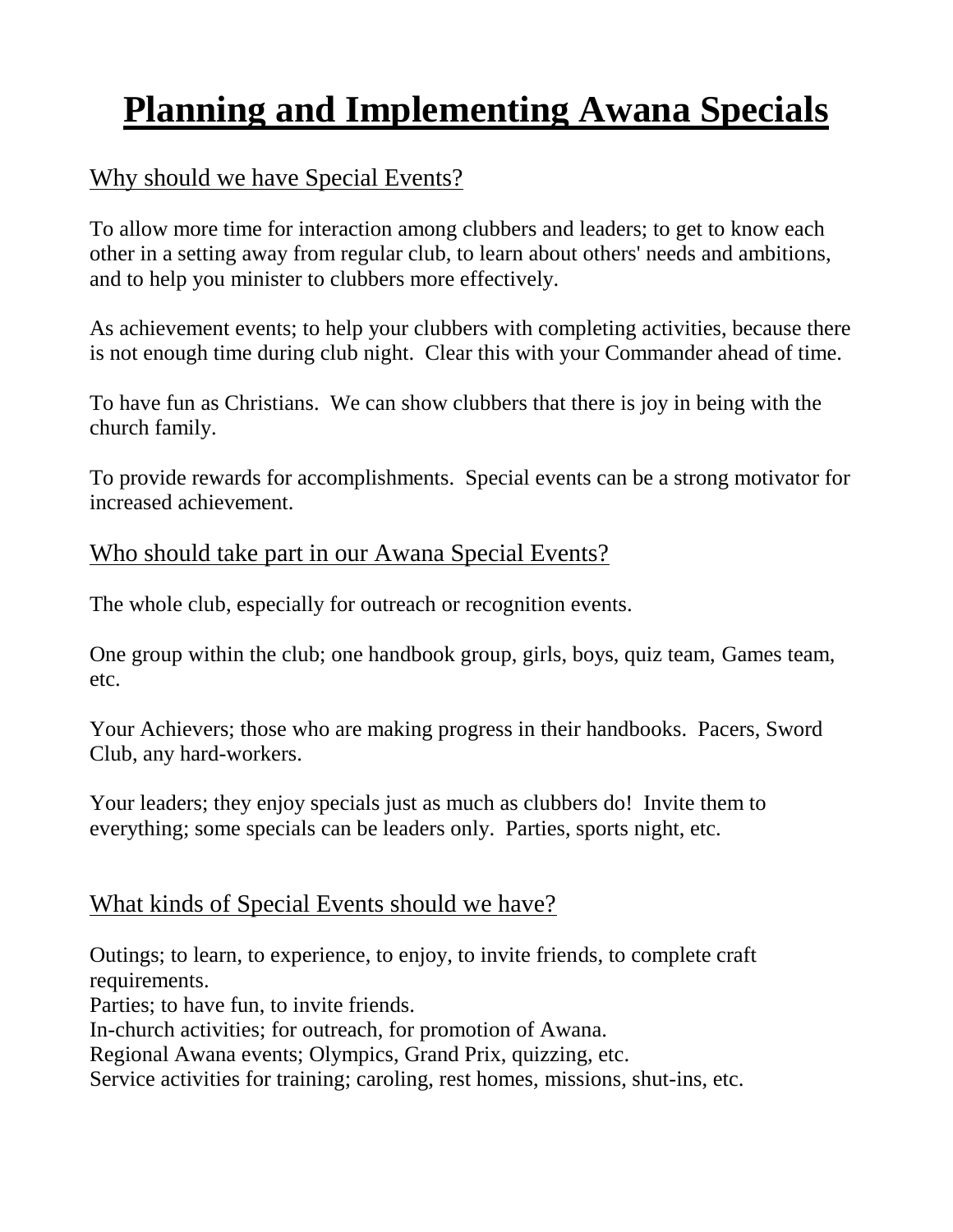### When should we schedule Special Events?

Quarterly, for motivation to achieve in the handbook. Have an achiever activity for those who have completed a designated number of drills and crafts, for example.

During regular club night; try to make each night exciting!

Weeknights; try to avoid school nights, since most clubbers will have homework.

On school holidays; could be a perfect occasion for a short trip to a special site. Maybe parents who are not Awana leaders can help chaperon.

Friday nights; great for late-night or all-night activities, since you will not interfere with Sunday School attendance. Give leaders time to get home from work.

Saturday during the day; perfect for service activities, outings. Saturday night could affect Sunday School.

Sunday afternoon after church; might be okay for service activities, visits to rest homes for example. Sunday evenings are good if there is no school on Monday. Open the game floor, have simple snacks.

At the beginning, and at the end of the club year; these are great times to get parents involved; open house, welcome party, awards night, etc.

### Where should we have our Special Events?

At church; a central location, game floor, can handle a large group. Must coordinate with other activities.

At a leader's home; must be a smaller group, will usually be more informal. Provides a meaningful chance to get to know your clubbers better. Commanders and Directors, consider having your leaders in your home for meals, deserts, and games.

At a church member's home; provides variety, increases involvement by the church family. Maybe a woodworker can help build Grand Prix cars in his shop. Maybe you can visit a member's farm. Ask around, and be creative.

At a different location; museums, camp or park, shopping, etc. You and your leaders can probably think of dozens of interesting sites.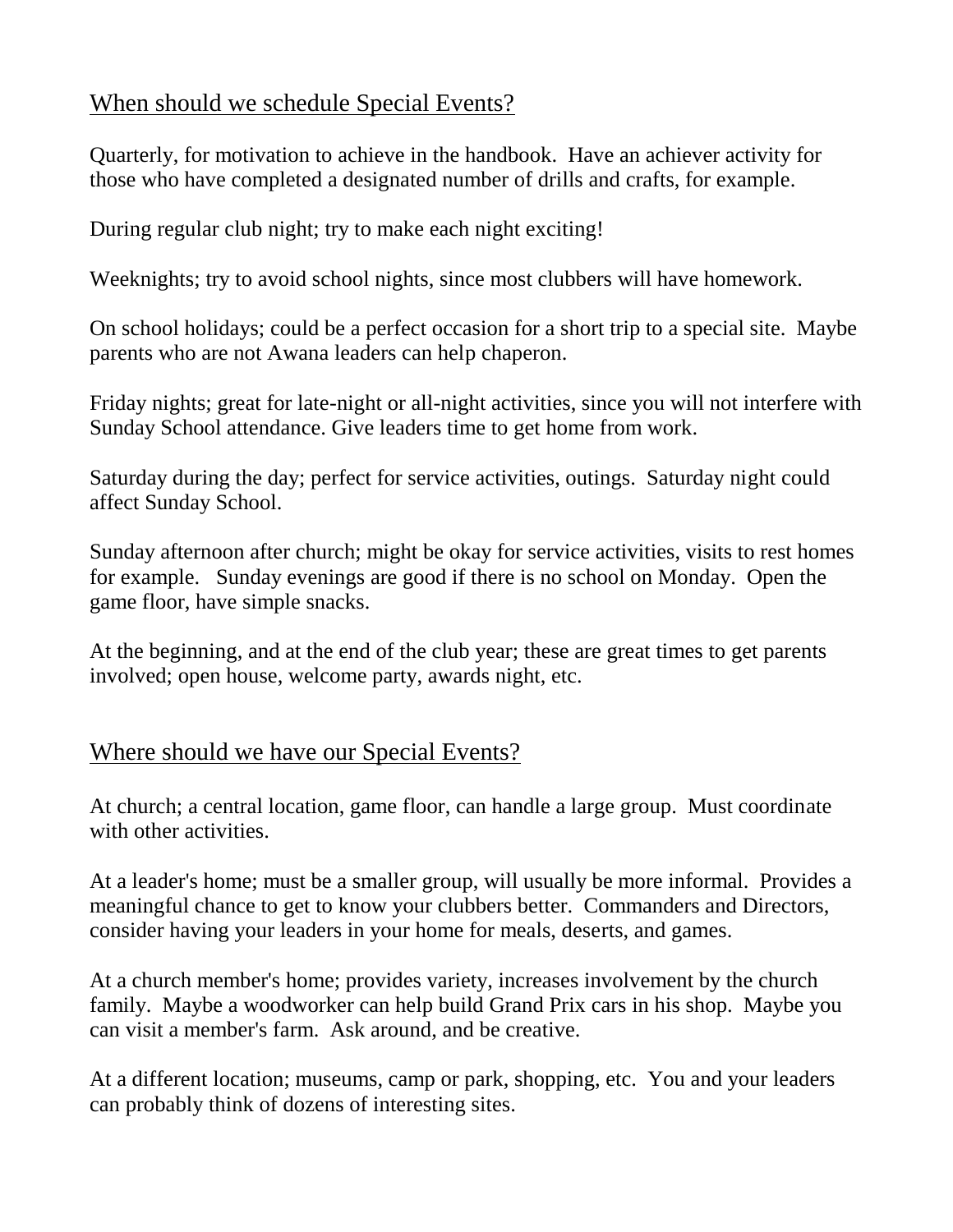#### How should we plan our Special Events?

- $\triangleright$  Talk among Commander, Directors, and Leaders to get ideas.
- $\triangleright$  Check facility schedules, call ahead for permission. Coordinate specials with other church & school activities.
- $\triangleright$  Personally investigate the site ahead of time if possible.
- Delegate tasks to various leaders; ask for help. Later write thank-you notes to those who helped.
- $\triangleright$  Send a flyer home with the clubbers. Get permission slips from parents. Advertise and promote the special or outing.
- $\triangleright$  Itemize costs and collect money ahead of time.
- > Arrange for transportation.
- $\triangleright$  Provide for meals if required.
- $\triangleright$  Take lots of pictures!
- $\triangleright$  Have a song leader. Sing on the bus or at the site.
- $\triangleright$  Have an appropriate devotional.
- $\triangleright$  Talk to the clubbers on the way home to evaluate the outing.
- $\triangleright$  At the next Awana meeting, have the participants tell everyone else what a good time they had.

#### How should we conduct our Special Events?

Make them special. You, your leaders, and your clubbers should be excited about the special. Make it something the clubber will be motivated to do.

Also make it easy for the leaders. Don't burn them out. It should be fun and exciting for them as well. Maybe another church member not involved in Awana can help.

Plan ahead. Get everyone involved; brainstorm, get good ideas from others. Don't have gaps in the schedule. Be detailed in your planning but flexible in your execution. Delegate responsibility and people will surprise you with their creativity and administrative skills.

Clubbers don't need all the details; parents and leaders do. Sometimes keep clubbers in suspense. Be punctual. Let parents know when you are leaving, where you are going, and when you will return. Be back early. Better to have the clubbers waiting for their parents than the parents waiting for the clubbers.